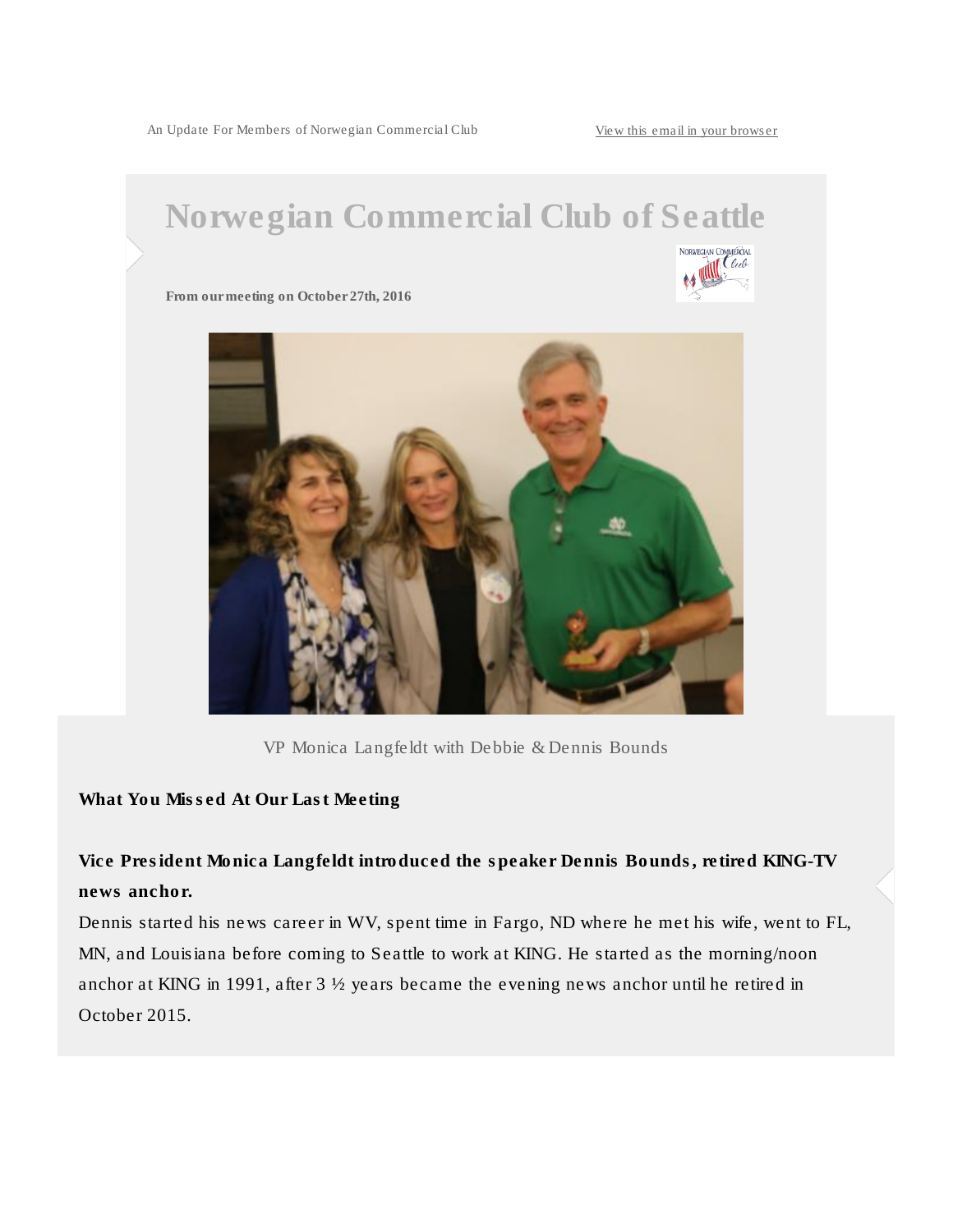Dennis says he is comfortable in front of a Scandinavian crowd because he became familiar with Scandinavians and their food, as well as the  $17<sup>th</sup>$  of May, while in North Dakota and Minnesota.

The day in the life of the newsroom When he did morning newscasts Up at 3:15am, to work by 4am, lunch at 4:30am, on morning newscast from 5-7am Meeting with editorial staff at 9:30 to decide stories, news updates throughout the morning and home by 12:30pm

When he started doing evening newscasts Arrive at work by 2:30pm, meeting to review stories with the rest of the staff at 3 Newscasts from 5-6pm, 6:30-7pm, work on stories and again on at 11pm

In North Dakota when he started 40 years ago there they had 2 cameras, noon and 10pm newscasts.

By the time he retired from KING/KONG TV news was on from 4:30-7am on KING, 7-9am on KONG,

12-1pm on KING, 1-2 on KONG, 4-5pm, 5-6pm, and 6:30-7:30pm on KING, 9-10pm and 10-11pm on KONG, and finally 11-11:30pm on KING. The station thinks with so many news options online to choose from it's cheaper put on several broadcast options to choose from as well online options of their own to watch.

He was not forced out, when KING-TV moved they offered a voluntary retirement package, but only one anchor could leave. Lori Matsukawa had seniority but chose not to leave, so Dennis chose to retire. He is enjoying retirement very much. After morning coffee, he reads the Seattle Times and Washington Post, and then watches sports the rest of the day.

Questions from the audience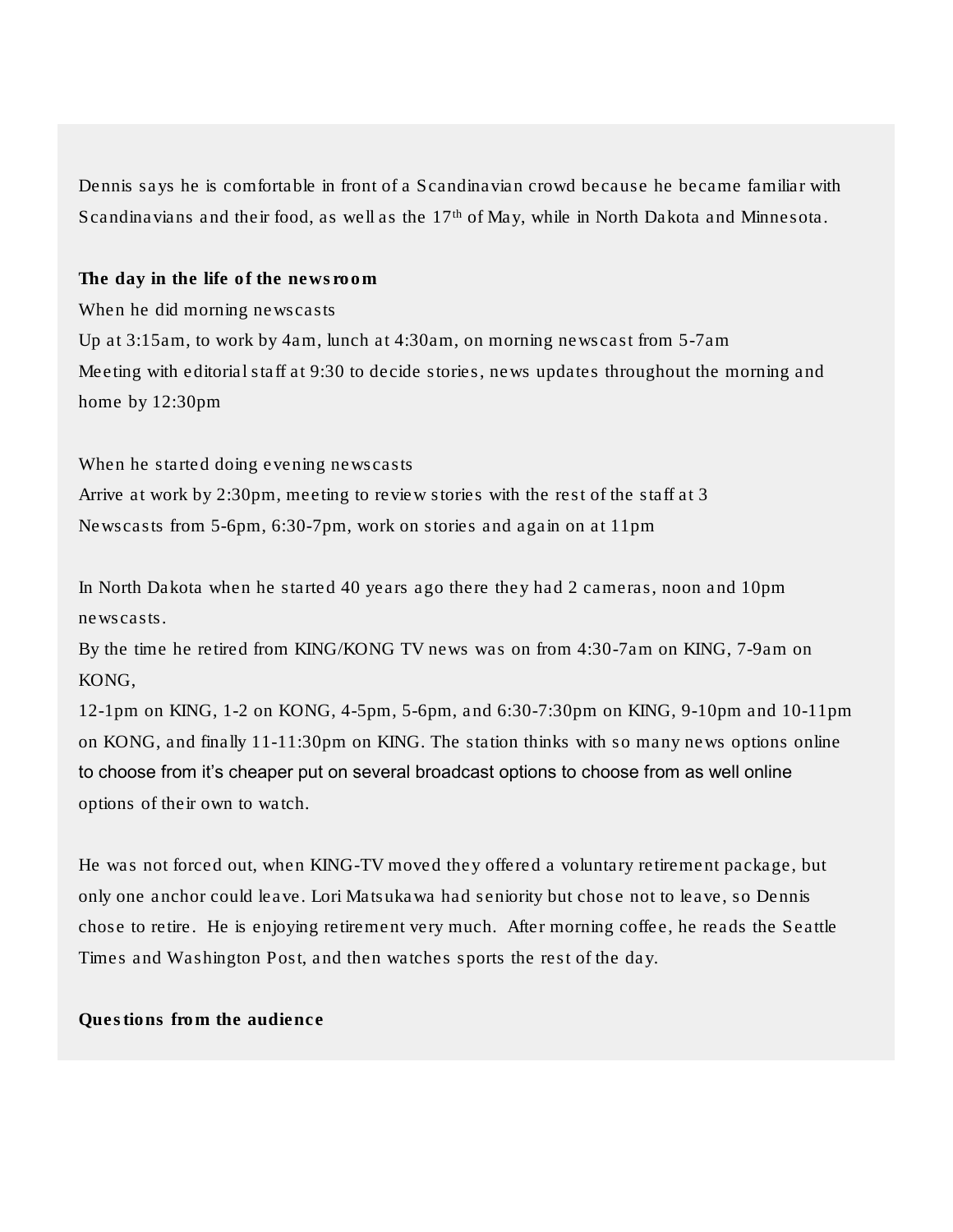## Hardest Story to cover?

Police shootings in 2009, covered the memorial services… it takes an emotional toll Best Interview?

After 38 years in the business he got to go to the White House to interview the President in 2015. It was regarding the trade plan, Dennis was one of 3 invited (3 trade dependent states) Dalai Lama –one of 2 invited when he was in town (KING was one of the sponsors of his event) What anchors did he admire?

Walter Cronkite, Harry Reasoner, David Brinkley, Frank Reynolds, Tom Brokaw Are you happy or sad not to cover the elections this year? Happy not to cover, reads about it but doesn't listen. He used to like covering politics, when it was more off the cuff.

What organizations is he passionate about in the community after covering through the years? At KING they had a passion for doing things for organizations. Usually emceed about 20 events a year, and has done 5 or 6 since he retired. His 37 year old son is special needs so he likes to be involved with organizations that help kids with special needs.

Any memorable bloopers? Not a blooper but during snow in Fargo in 1976, he responded "wah, wah, wah" to someone on the street which played over and over.

Does he socialize with others from KING-TV? Yes, he sees, Jean, executive producer, Jeff, and Alan

It seems there is a lot of repetition of the news. He says to pick the time you want to watch because they have the news on so often that the reporters' time is limited on getting new stories. Do they try to balance the news? Yes, they try hard, especially towards the end of his time there to get good news as well as the bad. He has been accused of being both liberal and conservative. What did he wear on the bottom? In the past it could be shorts, but when they started moving the camera he had to wear a full suit and dress shoes.

Minutes were Accepted No Reports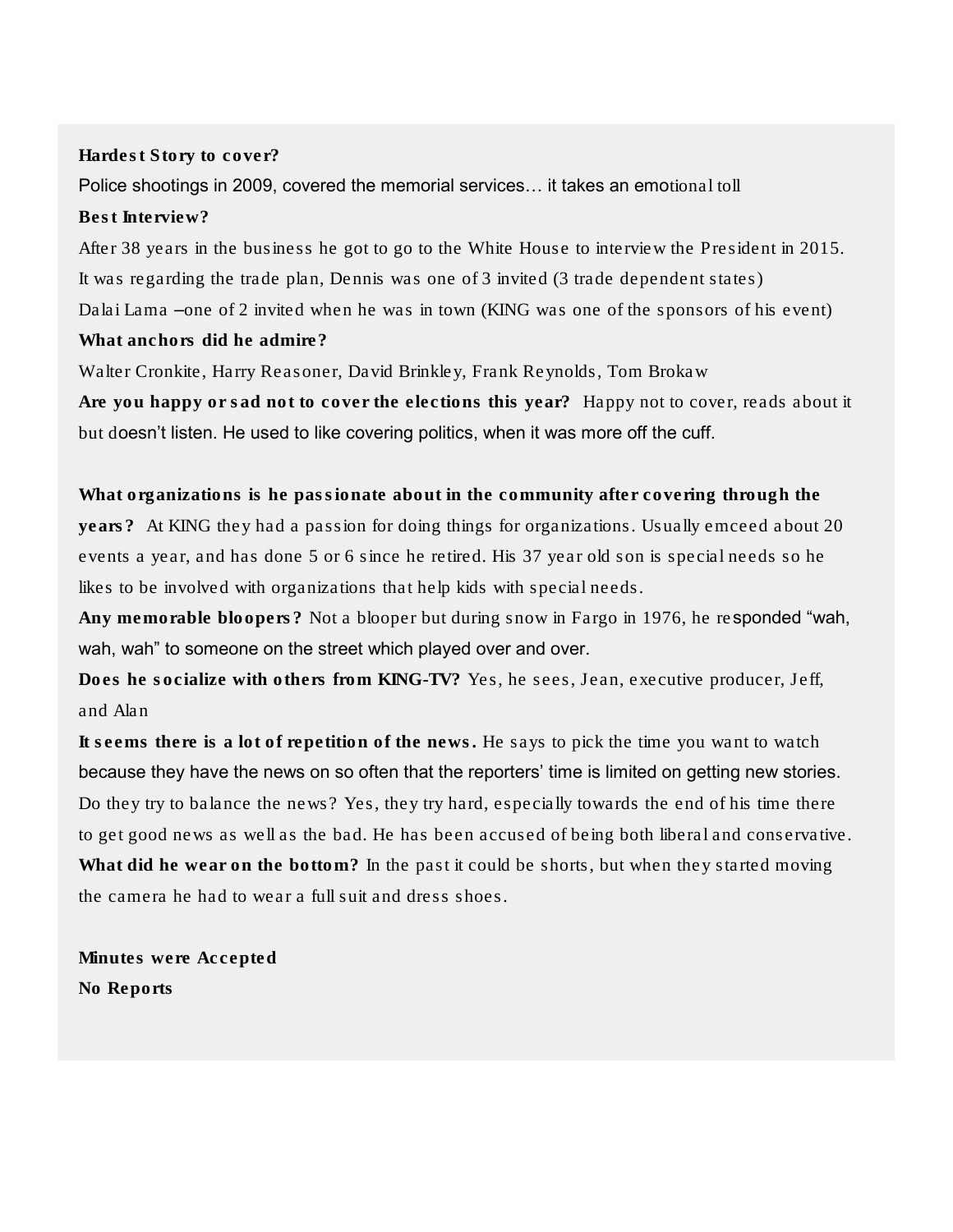We plan to have Fishermen's Night tickets available at the next meeting for \$60 a piece

Announcements-

Alaska Cod Fish Dinner will be at Leif Erikson Hall this coming Sunday November 6<sup>th</sup> at 6pm with the Norwegian Male Chorus of Seattle - there will be prizes, and singing

LEBA still needs funds for building maintenance- go to the Go Fund Me on the NCC website to donate

Initiation of new member – Erik Pihl who has worked at the Nordic Heritage Museum since July. He is married with no children. He is joining to be a part of the community and to get to know us, as well as enjoy good food and conversation.

Old Business-Newsletters are on the website as well as a members list that you can access with a code if you are a member. Remember to pay your dues, 78 members haven't paid yet.

\_\_\_\_\_\_\_\_\_\_\_\_\_\_\_\_\_\_\_\_\_\_\_\_\_\_\_\_\_\_\_\_\_\_\_\_\_\_\_\_\_\_\_\_\_\_\_\_\_\_\_\_\_\_\_\_\_\_\_\_\_\_\_\_\_\_\_\_\_\_\_\_\_\_\_\_\_

No New Business

Dinner Winner was Andrea Torland Membership Cash Drawing \$30-no winner so next time it will be \$40 Raffle winner-Julie Svendsen

Thanks!

And for our next meeting-- November 10th